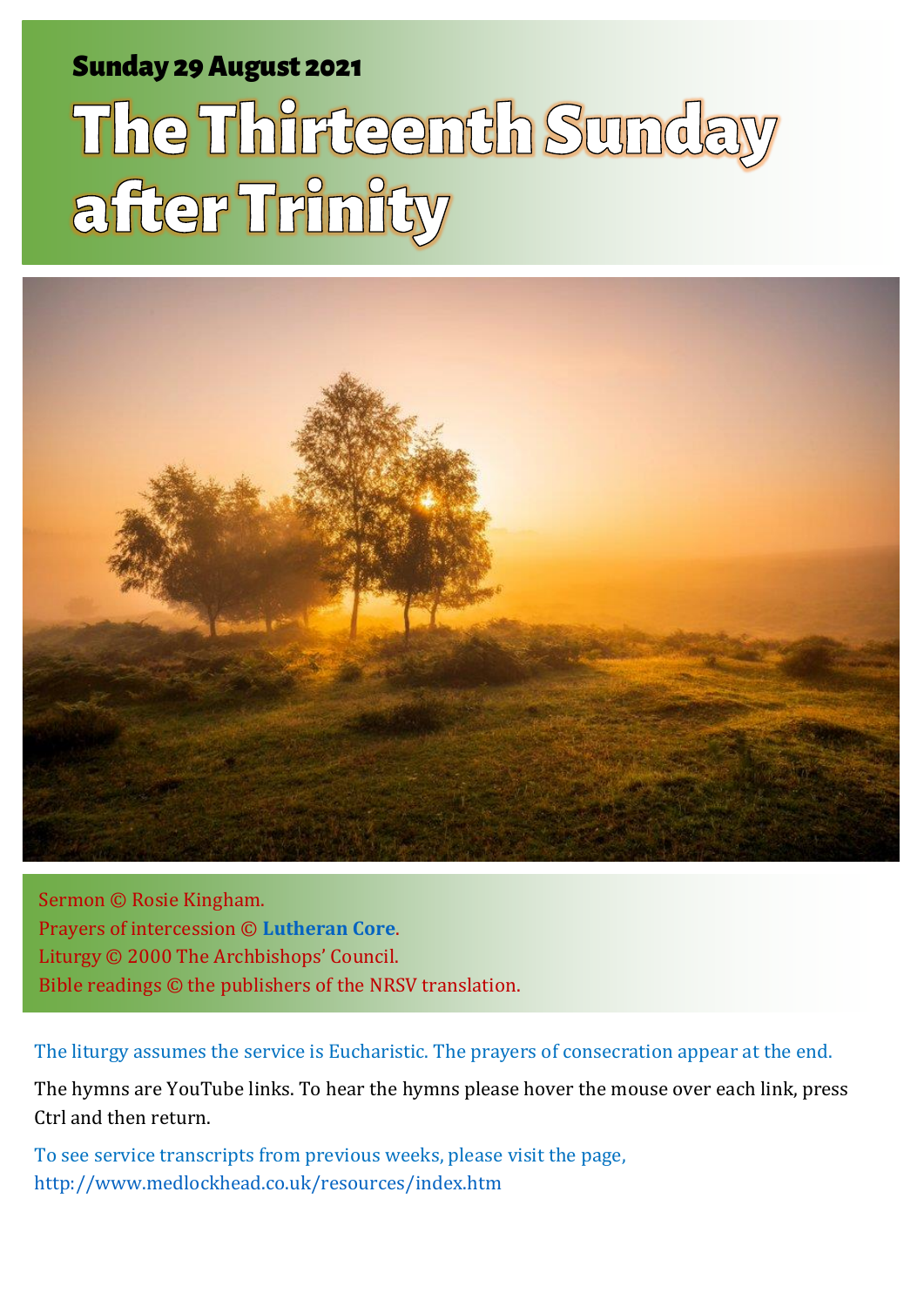# **Introduction and welcome**

HYMN 1 **[Come Holy Ghost, our souls inspire](https://www.youtube.com/watch?v=WjKcc8IcxIo&list=RDWjKcc8IcxIo&start_radio=1)** (click on this link to hear the hymn)

# **The Welcome**

In the name of the Father, and of the Son, and of the Holy Spirit

All **Amen.**

The Lord be with you

All **And also with you.**

## **The Preparation**

All **Almighty God,**

**to whom all hearts are open, all desires known, and from whom no secrets are hidden: cleanse the thoughts of our hearts by the inspiration of your Holy Spirit, that we may perfectly love you, and worthily magnify your holy name; through Christ our Lord. Amen.**

Our Lord Jesus Christ said:

The first commandment is this: 'Hear, O Israel, the Lord our God is the only Lord. You shall love the Lord your God with all your heart, with all your soul, with all your mind, and with all your strength.'

And the second is this: 'Love your neighbour as yourself.' There is no other commandment greater than these. On these two commandments hang all the law and the prophets.

#### All **Amen. Lord, have mercy.**

God so loved the world that he gave his only Son Jesus Christ to save us from our sins, to be our advocate in heaven, and to bring us to eternal life. Therefore, let us confess our sins in penitence and faith, firmly resolved to keep God's commandments and to live in love and peace with all.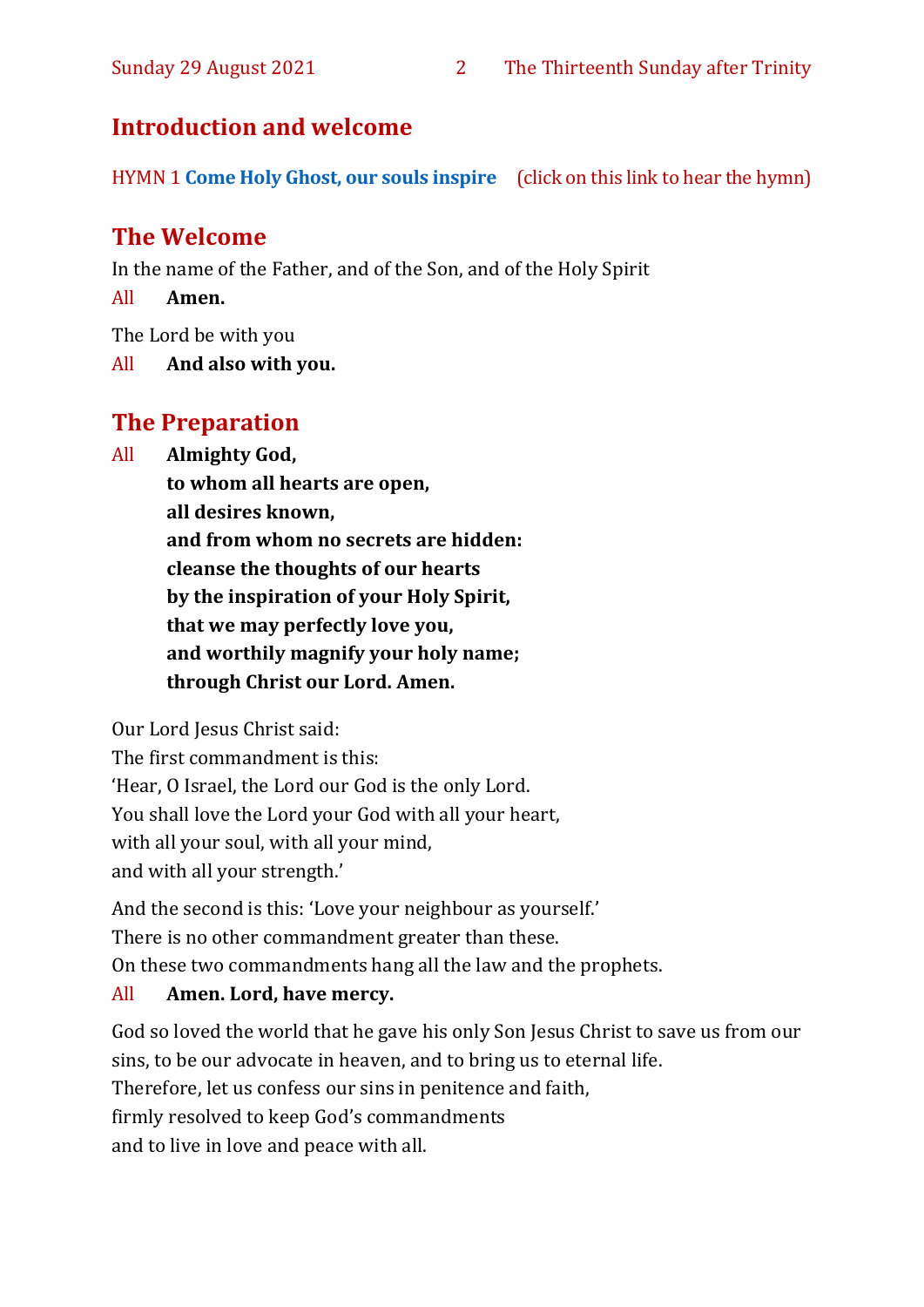All **Almighty God, our heavenly Father, we have sinned against you and against our neighbour in thought and word and deed, through negligence, through weakness, through our own deliberate fault. We are truly sorry and repent of all our sins. For the sake of your Son Jesus Christ, who died for us, forgive us all that is past and grant that we may serve you in newness of life to the glory of your name. Amen.**

Almighty God,

who forgives all who truly repent, have mercy upon you, pardon and deliver you from all your sins, confirm and strengthen you in all goodness, and keep you in life eternal; through Jesus Christ our Lord. All **Amen.**

# **The Gloria**

This Gloria is sung to the tune of 'Cwm Rhondda'. Click **[here](about:blank)** for the tune.

All **Glory be to God in Heaven, Songs of joy and peace we bring, Thankful hearts and voices raising, To creation's Lord we sing. Lord we thank you, Lord we praise you, Glory be to God our King: Glory be to God our King. Lamb of God, who on our shoulders, Bore the load of this world's sin; Only Son of God the Father, You have brought us peace within. Lord, have mercy, Christ have mercy,**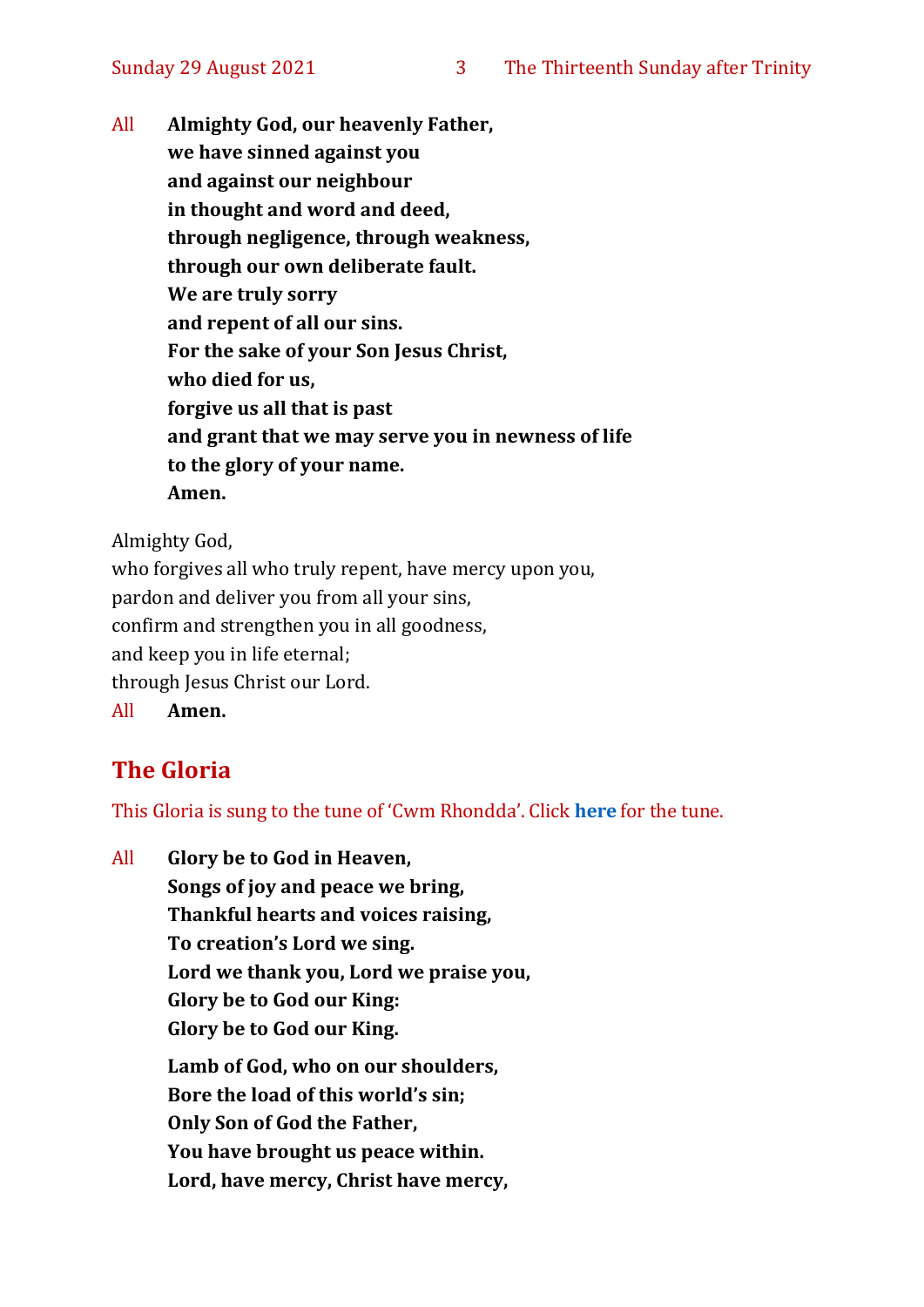**Now your glorious reign begin: Now your glorious reign begin.**

**You O Son of God are Holy, You we praise with one accord. None in heav'n or earth is like you, Only you are Christ the Lord. With the Father and the Spirit, Ever worshipped and adored: Ever worshipped and adored.**

#### **The Collect for the Thirteenth Sunday after Trinity**

Almighty God, you search us and know us: may we rely on you in strength and rest on you in weakness, now and in all our days; through Jesus Christ our Lord. All **Amen.**

#### **First reading**

A reading from the Fifth Book of Moses called Deuteronomy

So now, Israel, give heed to the statutes and ordinances that I am teaching you to observe, so that you may live to enter and occupy the land that the Lord, the God of your ancestors, is giving you. You must neither add anything to what I command you nor take away anything from it, but keep the commandments of the Lord your God with which I am charging you.

You must observe them diligently, for this will show your wisdom and discernment to the peoples, who, when they hear all these statutes, will say, 'Surely this great nation is a wise and discerning people!' For what other great nation has a god so near to it as the Lord our God is whenever we call to him? And what other great nation has statutes and ordinances as just as this entire law that I am setting before you today? But take care and watch yourselves closely, so as neither to forget the things that your eyes have seen nor to let them slip from your mind all the days of your life; make them known to your children and your children's children. *Deuteronomy 4:1–2, 6–9*

This is the Word of the Lord

All **Thanks be to God.**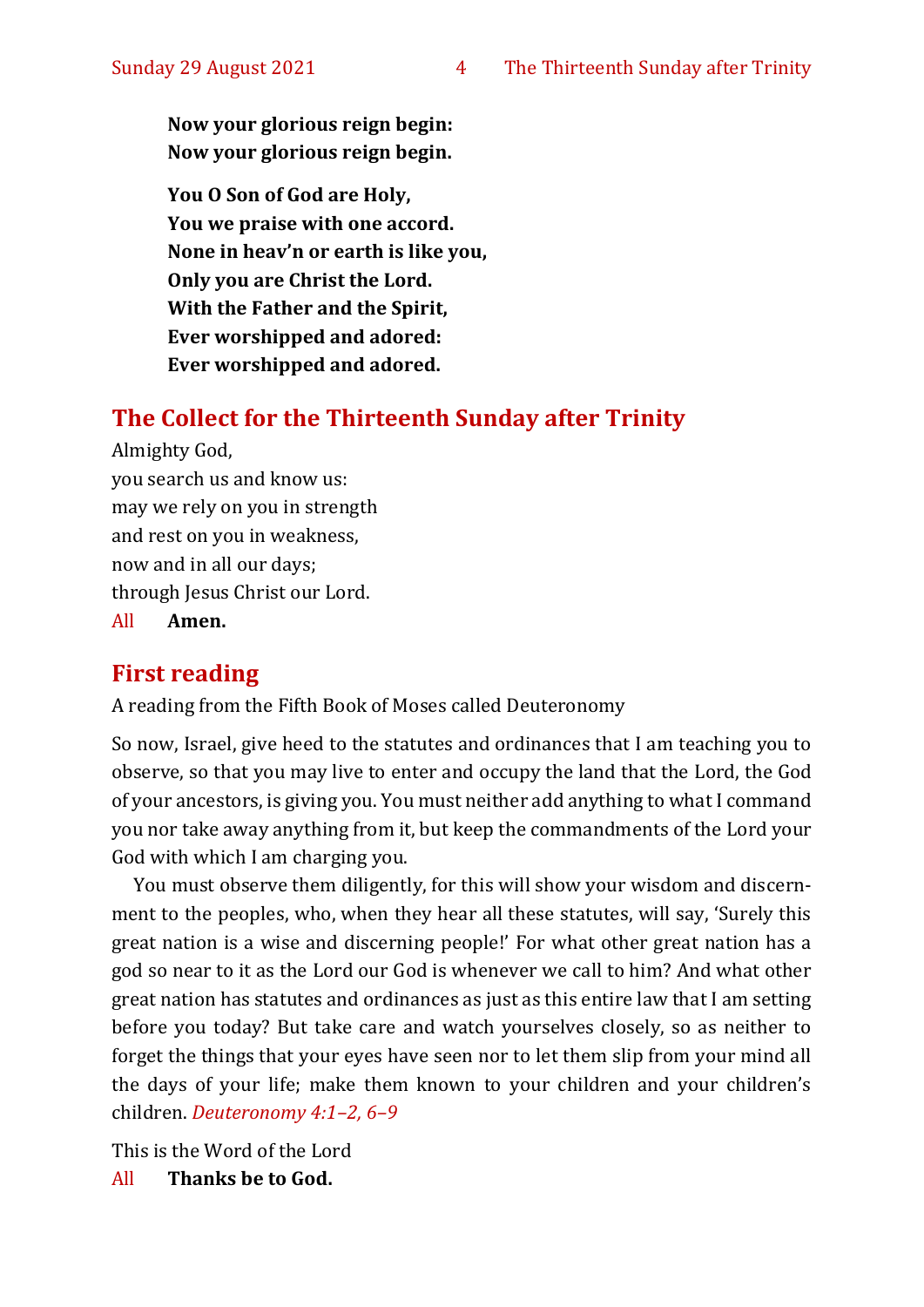# **Second reading**

A reading from the Letter of St James

Every generous act of giving, with every perfect gift, is from above, coming down from the Father of lights, with whom there is no variation or shadow due to change. In fulfillment of his own purpose he gave us birth by the word of truth, so that we would become a kind of first fruits of his creatures.

You must understand this, my beloved: let everyone be quick to listen, slow to speak, slow to anger; for your anger does not produce God's righteousness. Therefore rid yourselves of all sordidness and rank growth of wickedness, and welcome with meekness the implanted word that has the power to save your souls. But be doers of the word, and not merely hearers who deceive themselves. For if any are hearers of the word and not doers, they are like those who look at themselves in a mirror; for they look at themselves and, on going away, immediately forget what they were like. But those who look into the perfect law, the law of liberty, and persevere, being not hearers who forget but doers who act—they will be blessed in their doing. If any think they are religious, and do not bridle their tongues but deceive their hearts, their religion is worthless. Religion that is pure and undefiled before God, the Father, is this: to care for orphans and widows in their distress, and to keep oneself unstained by the world. *James 1:17–27*

This is the Word of the Lord

All **Thanks be to God.**

#### HYMN 2 **[Brother, sister, let me serve you](https://www.youtube.com/watch?v=hlNoxoOocZs)** (click on this link to hear the hymn)

# **Gospel reading**

Hear the Gospel of our Lord Jesus Christ according to Mark

#### All **Glory to you O Lord.**

When the Pharisees and some of the scribes who had come from Jerusalem gathered around him, they noticed that some of Jesus' disciples were eating with defiled hands, that is, without washing them. (For the Pharisees, and all the Jews, do not eat unless they thoroughly wash their hands, thus observing the tradition of the elders; and they do not eat anything from the market unless they wash it; and there are also many other traditions that they observe, the washing of cups, pots, and bronze kettles.) So the Pharisees and the scribes asked him, 'Why do your disciples not live according to the tradition of the elders, but eat with defiled hands?' He said to them, 'Isaiah prophesied rightly about you hypocrites, as it is written,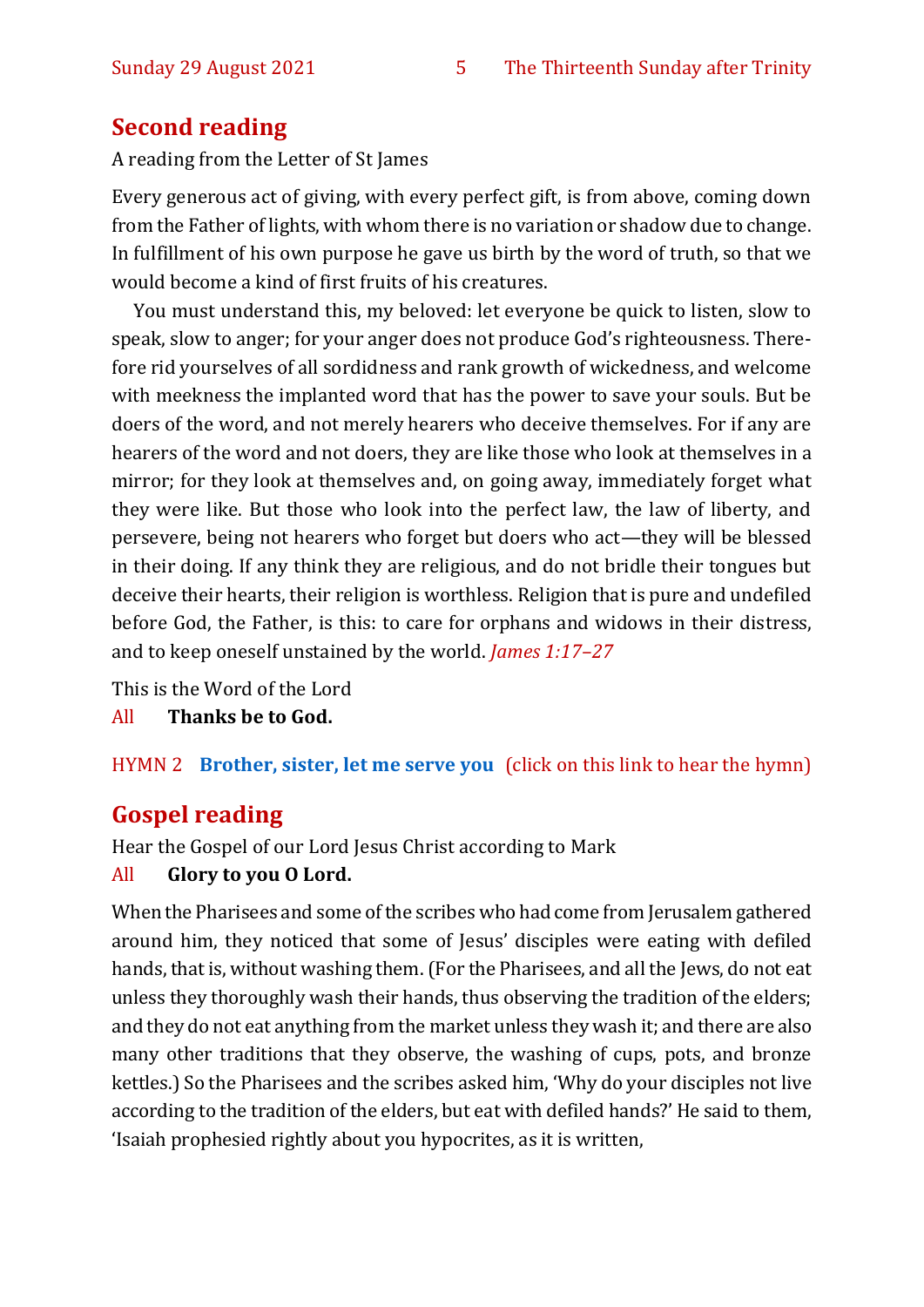"This people honours me with their lips,

but their hearts are far from me;

in vain do they worship me,

teaching human precepts as doctrines."

You abandon the commandment of God and hold to human tradition.'

Then he called the crowd again and said to them, 'Listen to me, all of you, and understand: there is nothing outside a person that by going in can defile, but the things that come out are what defile.

'For it is from within, from the human heart, that evil intentions come: fornication, theft, murder, adultery, avarice, wickedness, deceit, licentiousness, envy, slander, pride, folly. All these evil things come from within, and they defile a person.' *Mark 7:1–8, 14–15, 21–23*

This is the Gospel of the Lord

All **Praise to you O Christ.** 

#### **Sermon**

Today's readings could be summed up in a very short sentence—clean hands or a clean heart? In the Gospel, Jesus is initially talking to a group of Pharisees and Scribes, but then widens His message to include the disciples, and the crowd that follows Him. The message is that our very selves are defiled and made unholy by the state of the human heart rather than outward things.

The conflict between Jesus and these Scribes and Pharisees begins with a question of ritual purity. The Pharisees and scribes notice that some of Jesus' disciples were eating food from the marketplace without washing their hands. The Pharisees followed 'the tradition of the elders', which was an interpretation of the Law of Moses that they considered authoritative, so they considered that these disciples were ritually unclean. And Jesus, as their leader and rabbi, is responsible for the disciples' behaviour and adherence to the Jewish laws. So when the Pharisees ask why some of his disciples do not wash their hands, Jesus knows that it is not an innocent one. The Pharisees are out to get Jesus again, by accusing Jesus of not following the law himself, of acting as if he believes himself to be above the law.

Jesus responds by calling them hypocrites, saying that they follow human tradition rather than God's laws. He is condemning empty worship, where only the trappings of faith are important. He is actually calling out more than this—in the verses missing from the Gospel passage we see how the scribes and Pharisees abuse tradition in order to circumvent the law, and Jesus is condemning this, too. It's important to realise that Jesus is not rejecting the Law, which is the Law of God;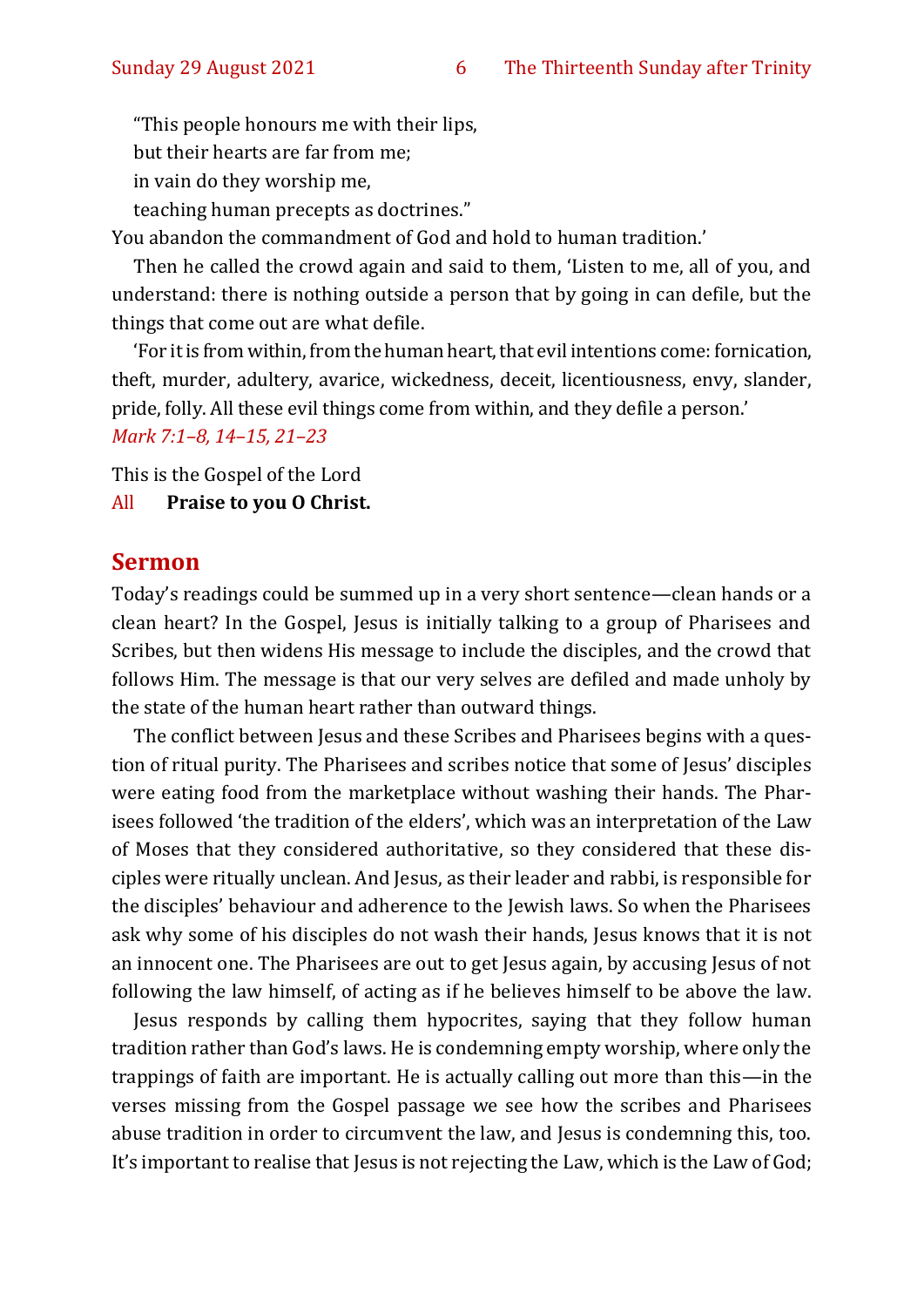He is rebuking the Pharisees because they do not uphold it properly. They have done what God commanded them not to do in the reading from Deuteronomy they have added to the law given to them by God, these additions have become 'the tradition of the elders', and have got in the way of the real laws.

Now, some of the man-made rules were concerned with cleanliness and some with ritual purity like the ones in this passage. However, many rules many were about how you should worship, how often to pray, what prayers to say when. They were intended to show honour to God. It's just that the Pharisees, and by extension many of the Jewish people living at the time, had taken this to mean that if you obeyed all the rules, you were right with God.

And sometimes, we fall into the same trap. It's easy enough to take in good stuff; we come to church, we read our Bibles, we pray, we listen to fabulous sermons and even play Christian music in our car on the way home. But somehow, over the hours that follow, the good stuff gets changed as it passes through. The going to Church becomes a self-righteous 'I'm better than him' when we see our neighbour washing his car instead. The reading our Bibles becomes an exercise in knowledge without wisdom, without it applying to our hearts. The prayers become a shopping list, or an exchange with a God who must answer them or suffer our resentment because our desires aren't met. We start daydreaming through the fabulous sermons, or forget them, or criticise them.

Now, in themselves, these are obviously all good things. We **should** go to Church, and read our Bibles and pray. However, if that's all we do—just do them, not live them – then we're missing the whole point of the doing.

We don't do the right thing so that we become right with God, It's the other way around. We become right with God because of Jesus, and out being right grows the doing right. Our hearts change.

Jesus tells us this very clearly. He called the crowd, so everyone would hear what he had to say. He wanted them all to understand is that it is not what you take into yourself that renders you impure, but rather the things that come out are what defile.' In other words, whatever your practice, whichever traditions you do or don't uphold, these do not get you ready for God's kingdom.

What gets you ready for God's kingdom (or not!) is what is in your heart. Both good and evil things come from the heart—Jesus is helping his audience to hear this and prepare their hearts, and thereby their entire selves, for the kingdom of God.

And there's an extra layer to the message. All the evil desires in Jesus's list spring from a desire to take, to grasp, to own. If we let our desire for self-satisfaction loose, we become insatiable consumers: of things, of pleasure, of people, even of our own energy. So we need Jesus to help us, because if we're clean on the inside,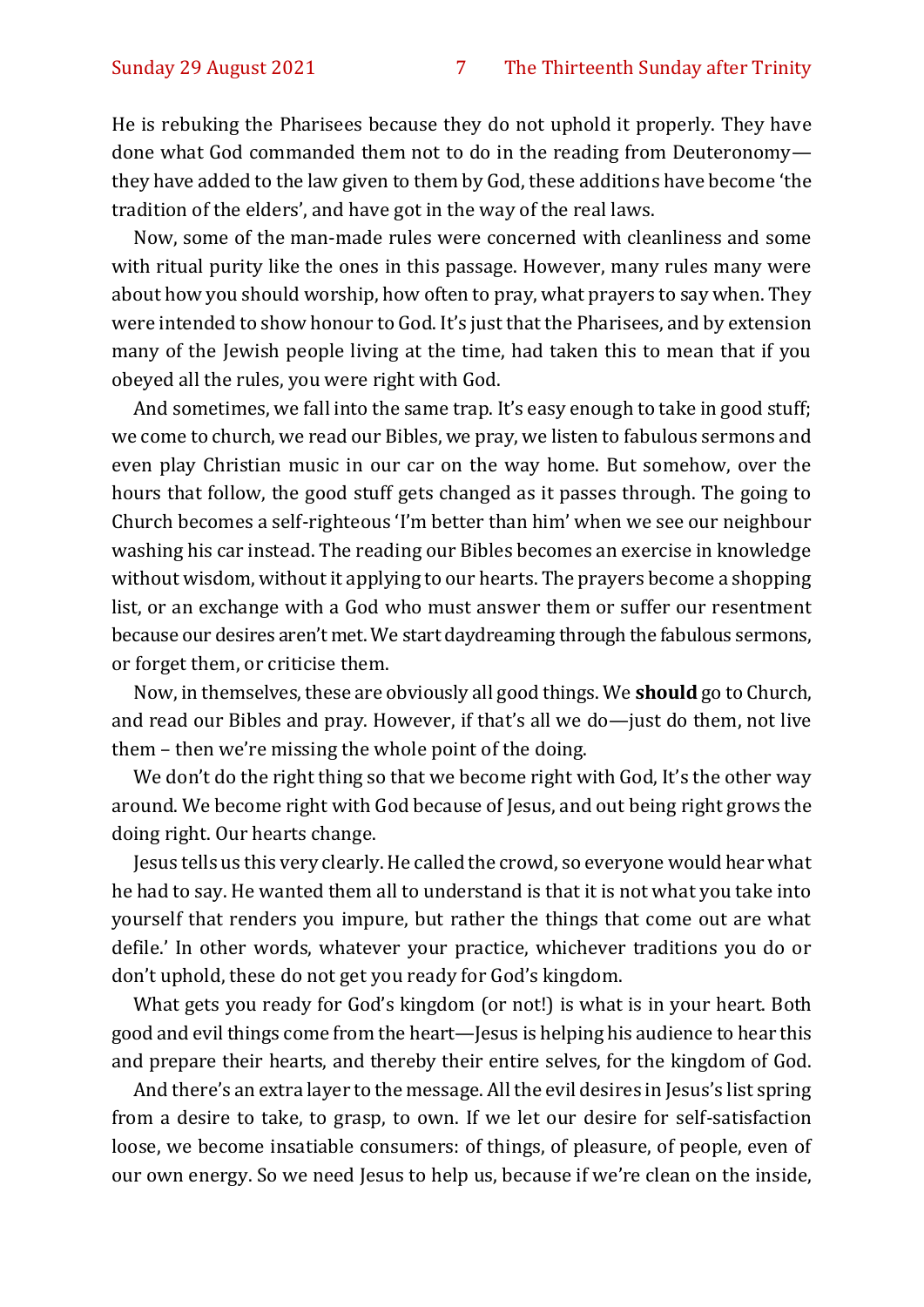then the outside, what we do, will be clean too (I know we're all still works-inprogress; it takes time and effort!). If we seek His will in all things, the disciplines of prayer, bible-reading, etc, help us mould our hearts to desire in the right way: to desire as God desires, by helping us understand God's will for us. Then we can become what the reading from St James letter says—can be slow to anger, and compassionate, with generous acts of giving, more ready for the kingdom of God. We will have clean hearts, and will truly become doers of the word. Amen.

# **The Creed**

Do you believe and trust in God the Father, the source of all being and life, the one for whom we exist?

#### All **We believe and trust in him.**

Do you believe and trust in God the Son, who took our human nature, died for us and rose again?

#### All **We believe and trust in him.**

Do you believe and trust in God the Holy Spirit, who gives life to the people of God and makes Christ known in the world?

#### All **We believe and trust in him.**

This is the faith of the Church.

All **This is our faith. We believe and trust in one God, Father, Son and Holy Spirit. Amen.**

#### **Prayers of intercession**

Trusting, through the power of the Holy Spirit, in the goodness of our heavenly Father, let us pray in Jesus' name for the Church, the world, and one another.

#### *A brief silence*

Father, thank you for your commandments and ordinances, given to protect us from sin and limit its evil effect. Thank you for their goodness and wisdom. Help us to keep them out of love for You and for our neighbour.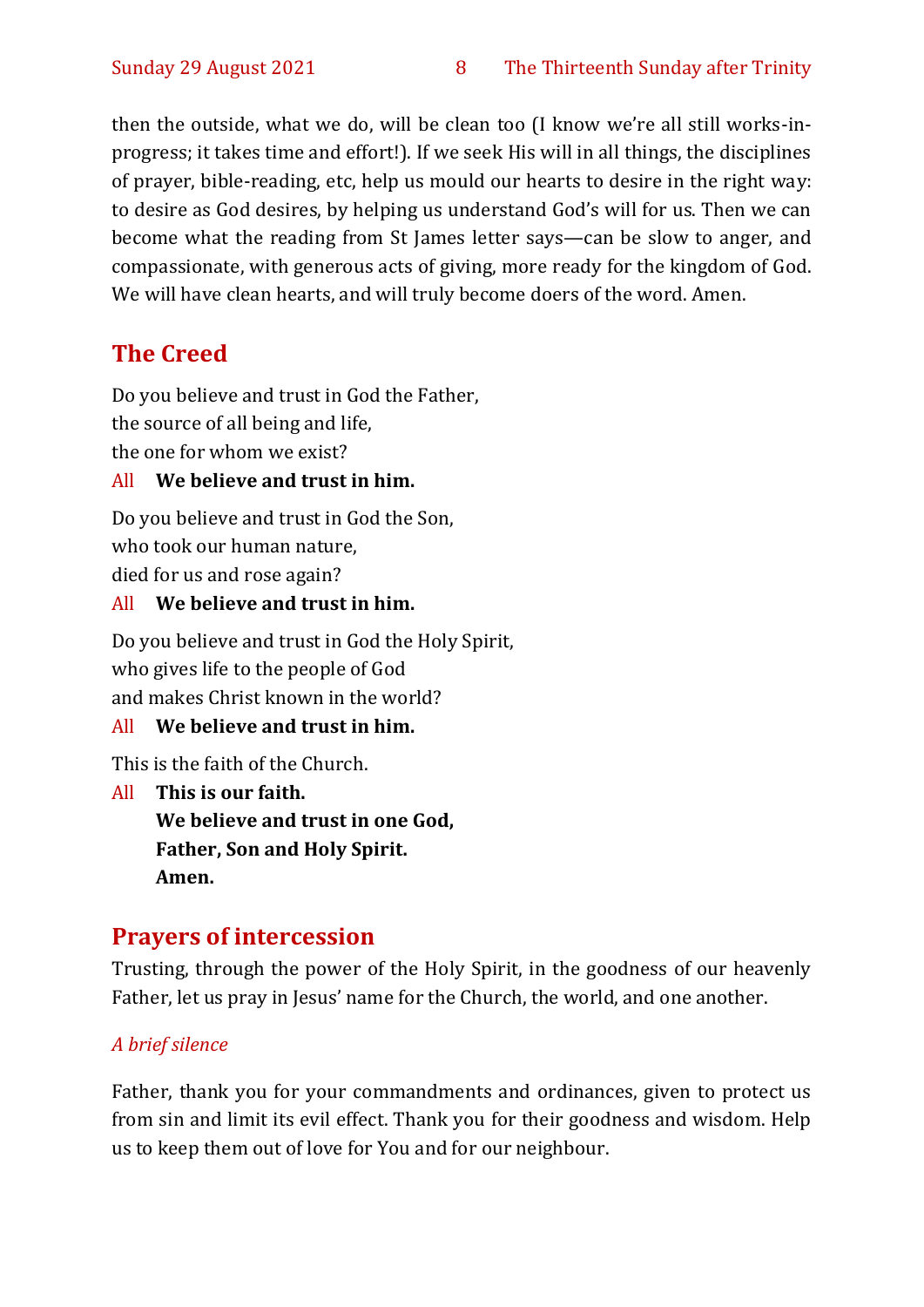Lord, in your mercy

#### All **hear our prayer.**

In this broken and fallen world, you array your Church in the armour of light and call it to words and deeds of valour. Make it a faithful, true, and bold doer of your strong Word. Form it into your strong fortress and safe haven for all who cry to you for help.

Lord, in your mercy

#### All **hear our prayer.**

Strengthen the Church when it is attacked by those who despise you. Make it wield the weapons of the Spirit not in hatred, but in humble witness to the Prince of Peace. Lord, in your mercy

#### All **hear our prayer.**

Prosper the words and work of this congregation. In our ministries, let many hear the Good News, turn to you, and live. Make your love shine through our words and deeds, and shed its healing radiance upon those around us.

Lord, in your mercy

#### All **hear our prayer.**

As many children head back to school, bless them with good teachers who instil the love of learning and respect for one another. Help us to be mentors, tutors, cheerleaders, and guides, especially for kids who struggle in school. Lead us all by the light of your wisdom and truth.

Lord, in your mercy

#### All **hear our prayer.**

Shine the light of your countenance upon all who lead the nations. Give them wisdom, humility and integrity, so their people confidently turn to them for justice and may live in safety.

Lord, in your mercy

#### All **hear our prayer.**

Clothe in the armour of light all who risk their lives for the sake of defending the innocent and restoring justice and freedom. Heal their hurts; support their loved ones; and help this nation to use their skills for peaceable purposes when their tour of duty is ended.

Lord, in your mercy

All **hear our prayer.**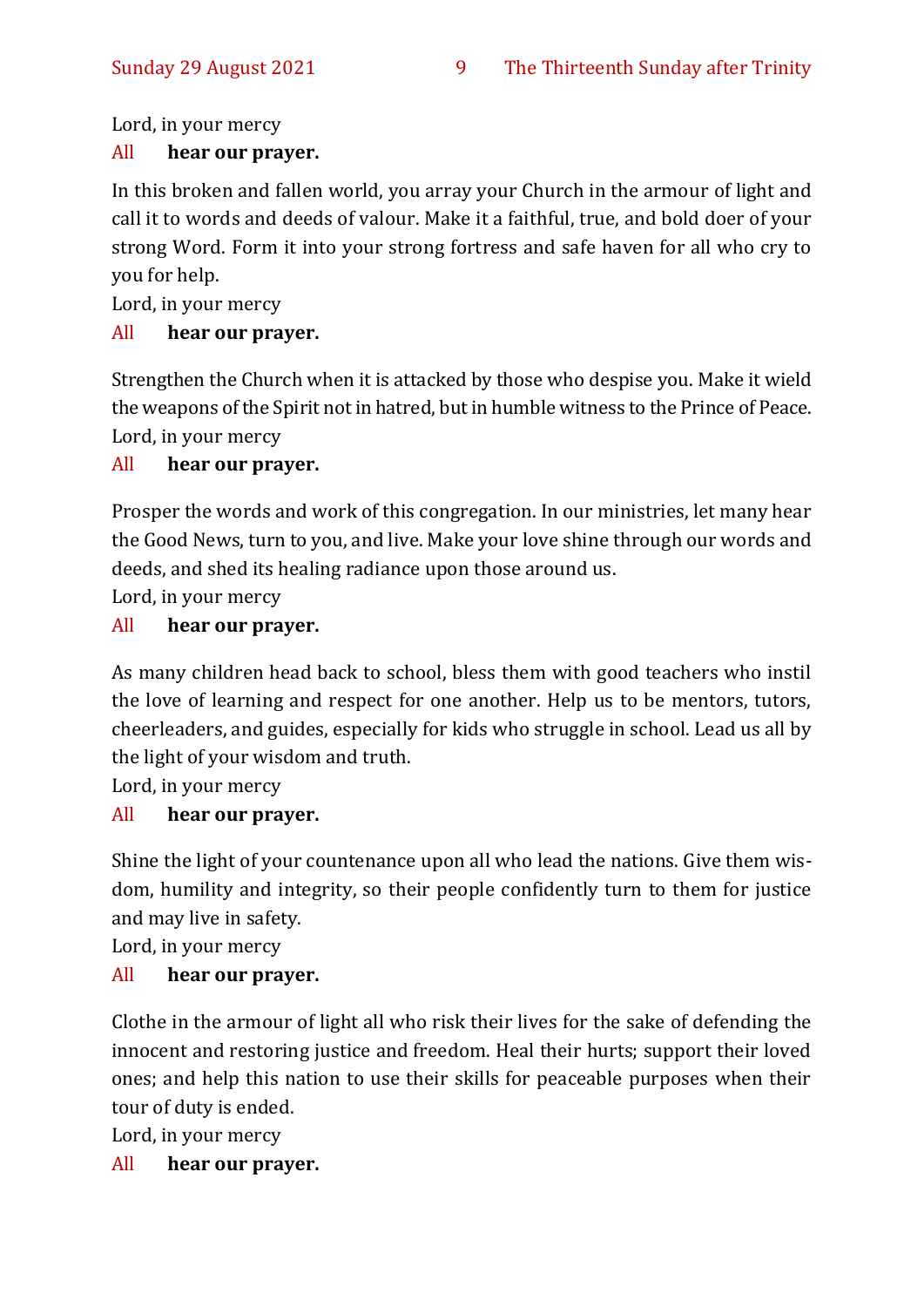Grant healing, hope, and strength to all who are afflicted by sin and suffering. We lift before you the needs of … Surround them with your holy angels. Give refreshment, cheerfulness, and confidence to all who care for them. Restore them to the joy of fellowship with all of us.

Lord, in your mercy

#### All **hear our prayer.**

Most gracious Father, thank you for the lives of all the faithful departed who were doers of your Word. Grant that we honourably wear the armour of light which you bestow upon us. Help us rightly wield the weapons of the Spirit, fight the good fight, and lay hold of the life, joy, and crown won for us by your Son, Jesus Christ, our Captain and our Lord.

Lord, in your mercy

#### All **hear our prayer.**

Incline your ear to our prayers, dear Lord; and answer them according to your most gracious and holy will, for the sake of your Son, Jesus Christ our Lord.

All **Amen.**

Merciful Father,

All **accept these prayers for the sake of your Son, our Saviour Jesus Christ. Amen.**

# **The peace**

Peace to you from God our heavenly Father. Peace from his Son Jesus Christ who is our peace. Peace from the Holy Spirit, the Life-giver

The peace of the Lord be always with you,

All **And also with you.**

HYMN 3 **[Sweet hour of prayer](https://www.youtube.com/watch?v=HRrIF30Jn8Q)** (click on this link to hear the hymn)

The liturgy of the Communion Service appears below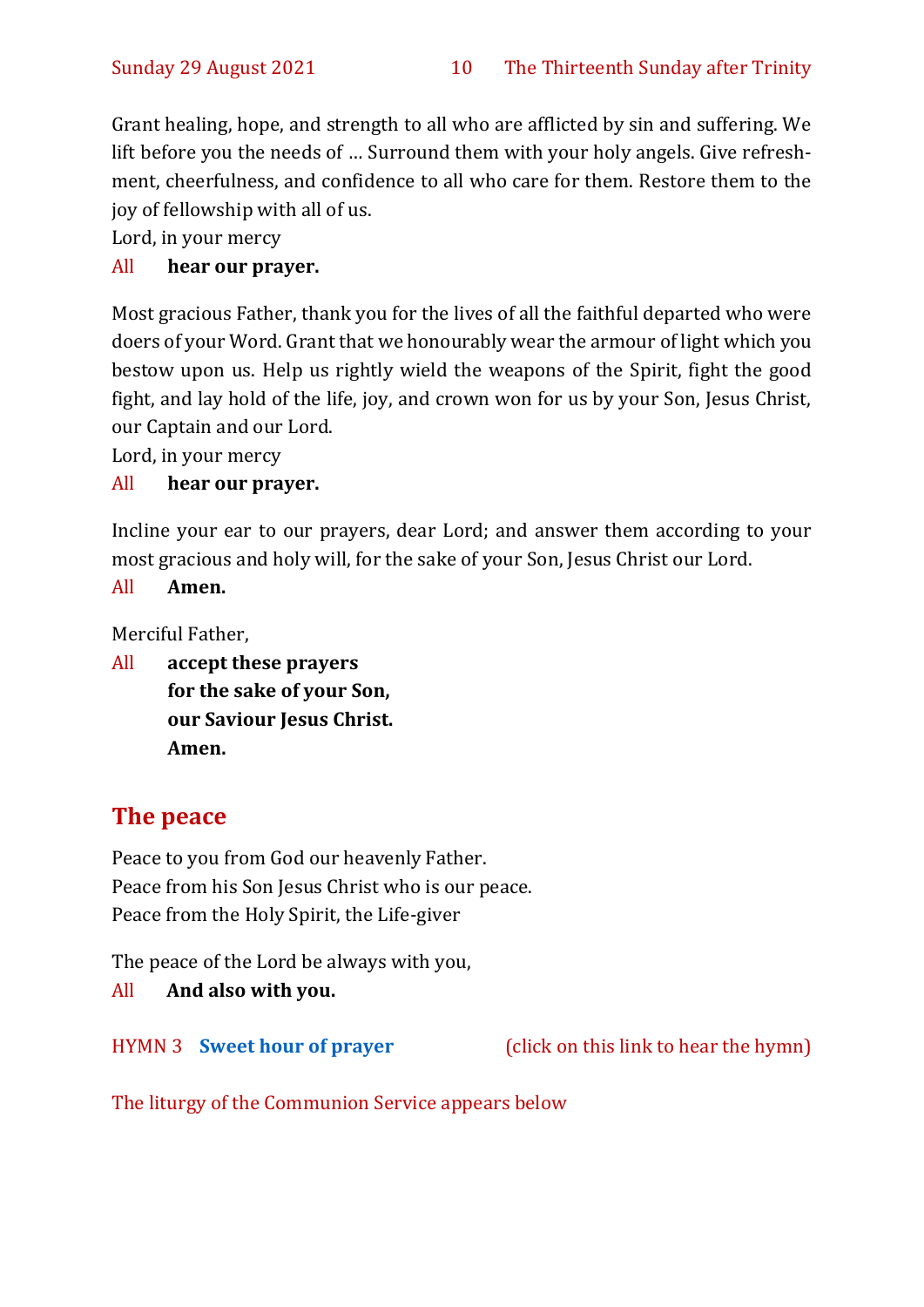# The Dismissal

The peace of God which passes all understanding, keep your hearts and minds in the knowledge and love of God, and of his Son Jesus Christ our Lord; and the blessing and the blessing of God almighty, the Father, the Son, and the Holy Spirit, be among you and remain with you always. and the blessing of God the Almighty: Father, Son, and Holy Spirit, be with you now and remain with you always. All **Amen.**

#### HYMN 4 **[Nearer my God, to thee](https://www.youtube.com/watch?v=Q6-R7zYeb9w)** (please click on this link to hear the hymn)

Go in peace to love and serve the Lord.

#### All **In the name of Christ. Amen.**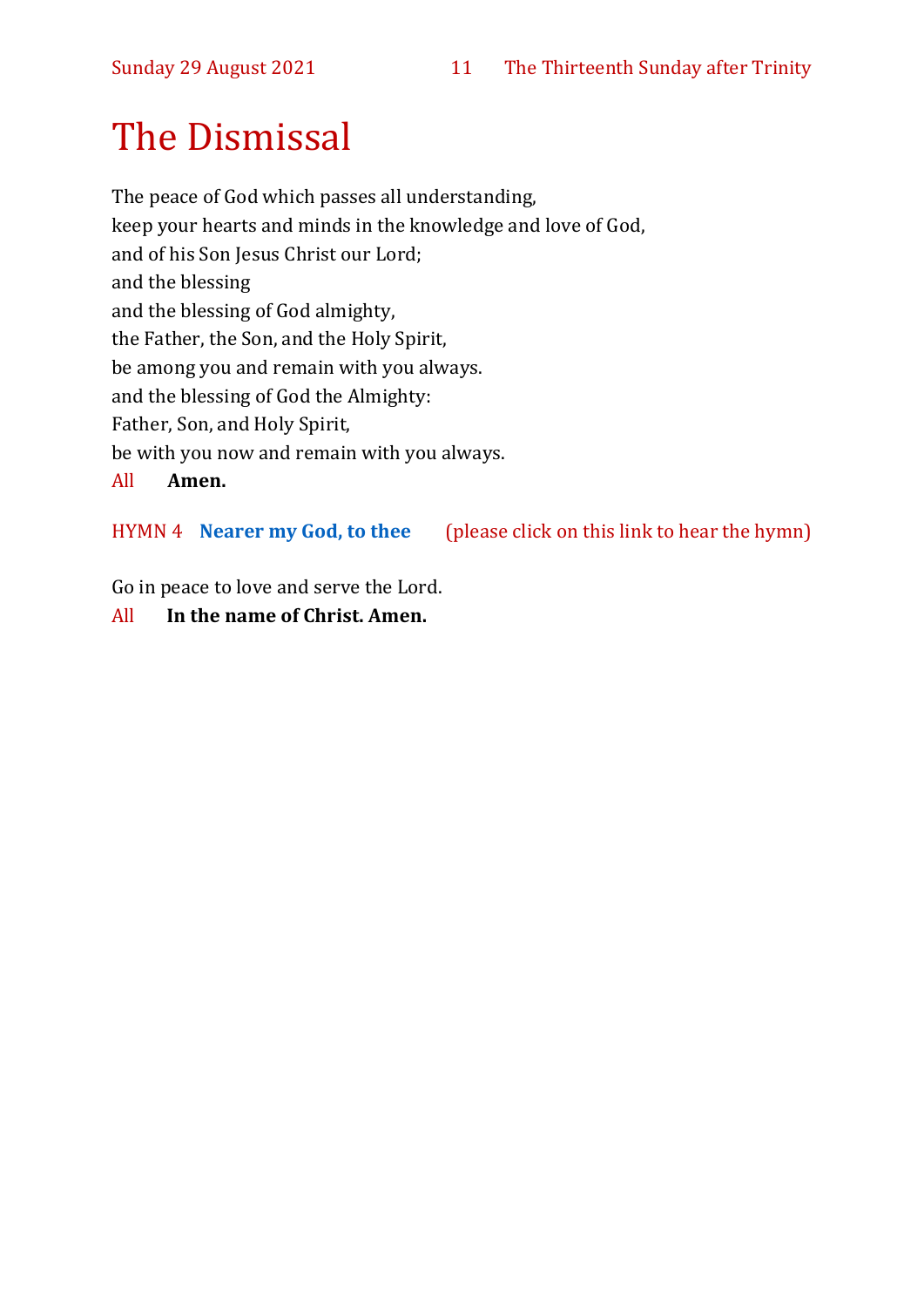# The Liturgy of the Sacrament

### Eucharistic Prayer (prayer E)

The Lord be with you

#### All **and also with you.**

Lift up your hearts.

#### All **We lift them to the Lord.**

Let us give thanks to the Lord our God.

#### All **It is right to give thanks and praise.**

Father, you made the world and love your creation. You gave your Son Jesus Christ to be our Saviour. His dying and rising have set us free from sin and death. And so we gladly thank you, with saints and angels praising you, and saying,

All **Holy, holy, holy Lord, God of power and might, heaven and earth are full of your glory. Hosanna in the highest. Blessed is he who comes in the name of the Lord. Hosanna in the highest.**

We praise and bless you, loving Father, through Jesus Christ, our Lord; and as we obey his command, send your Holy Spirit, that broken bread and wine outpoured may be for us the body and blood of your dear Son.

On the night before he died he had supper with his friends and, taking bread, he praised you. He broke the bread, gave it to them and said: Take, eat; this is my body which is given for you; do this in remembrance of me.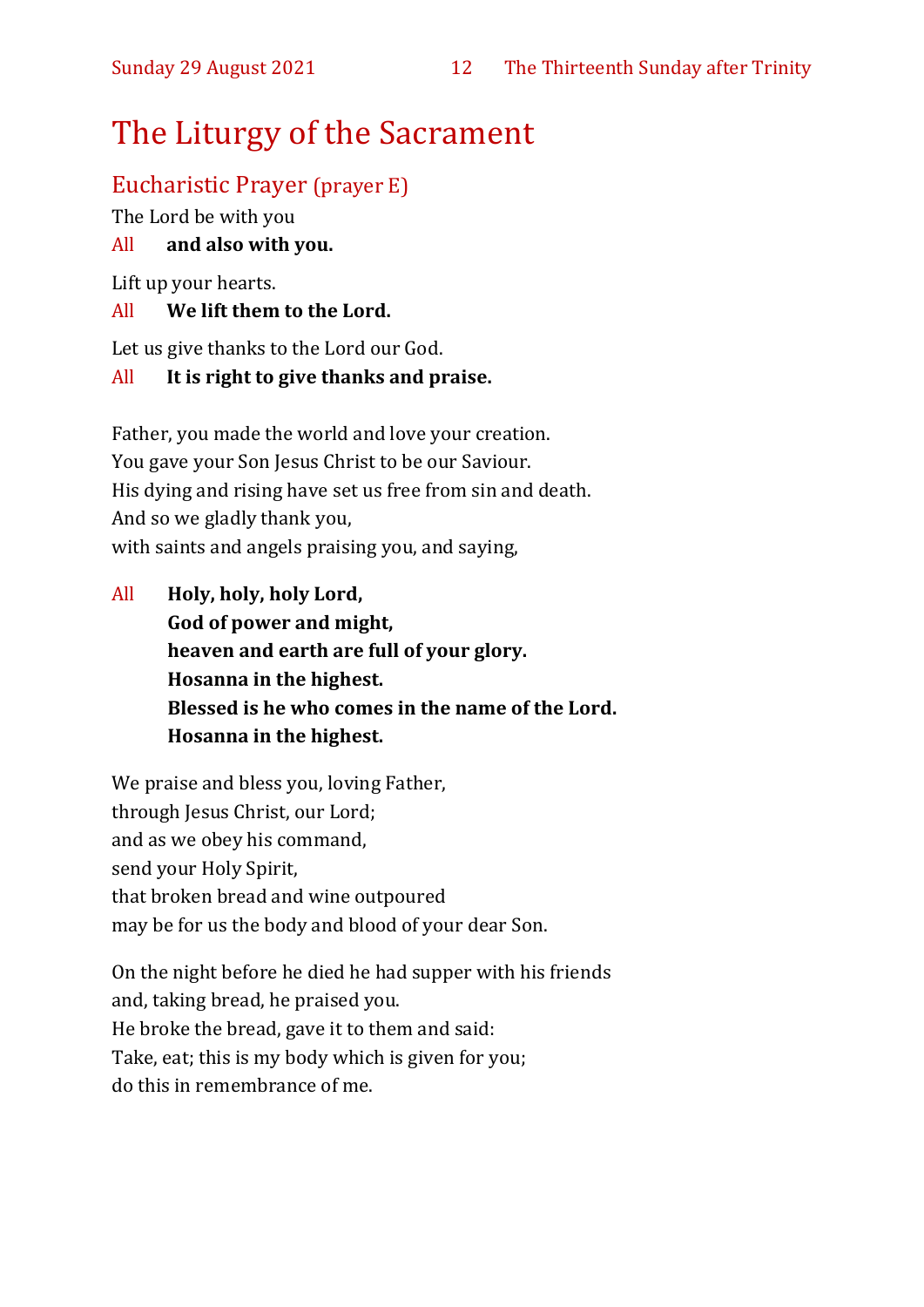When supper was ended he took the cup of wine. Again he praised you, gave it to them and said: Drink this, all of you; this is my blood of the new covenant, which is shed for you and for many for the forgiveness of sins. Do this, as often as you drink it, in remembrance of me.

So, Father, we remember all that Jesus did, in him we plead with confidence his sacrifice made once for all upon the cross.

Bringing before you the bread of life and cup of salvation, we proclaim his death and resurrection until he comes in glory.

Great is the mystery of faith:

# All **Christ has died. Christ is risen. Christ will come again.**

Lord of all life, help us to work together for that day when your kingdom comes and justice and mercy will be seen in all the earth.

Look with favour on your people, gather us in your loving arms and bring us with all the saints to feast at your table in heaven.

Through Christ, and with Christ, and in Christ, in the unity of the Holy Spirit, all honour and glory are yours, O loving Father, for ever and ever.

All **Amen.**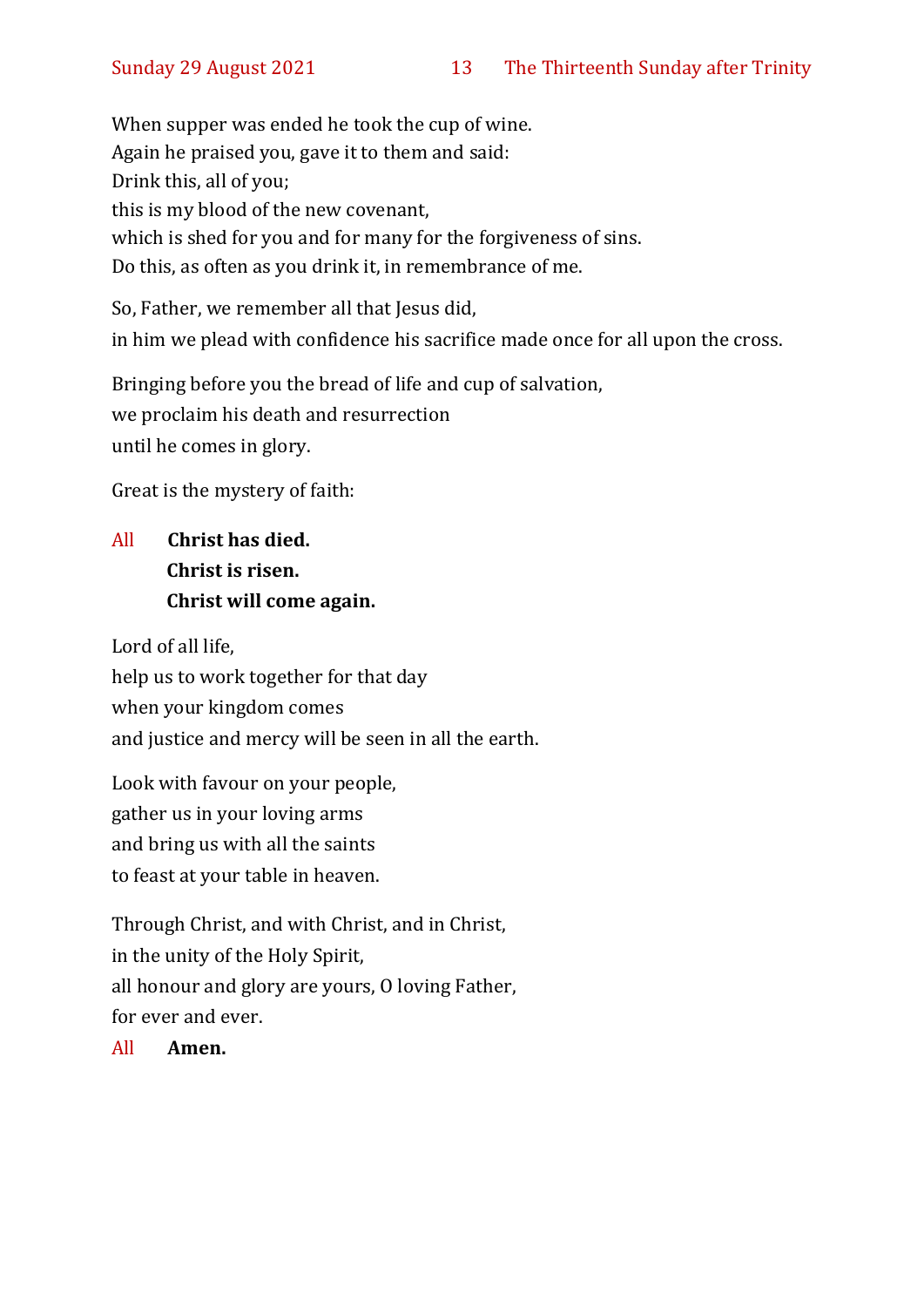## The Lord's Prayer

As our Saviour taught us, so we pray

All **Our Father in heaven, hallowed be your name, your kingdom come, your will be done, on earth as in heaven. Give us today our daily bread. Forgive us our sins as we forgive those who sin against us. Lead us not into temptation but deliver us from evil. For the kingdom, the power,** 

**and the glory are yours now and for ever. Amen.**

# Breaking of the Bread

We break this bread to share in the body of Christ.

- All **Though we are many, we are one body, because we all share in one bread.**
- All **Lamb of God,**

**you take away the sin of the world, have mercy on us.**

**Lamb of God, you take away the sin of the world, have mercy on us.**

**Lamb of God, you take away the sin of the world, grant us peace.**

Draw near with faith. Receive the body of our Lord Jesus Christ which he gave for you, and his blood which he shed for you. Eat and drink in remembrance that he died for you, and feed on him in your hearts by faith with thanksgiving.